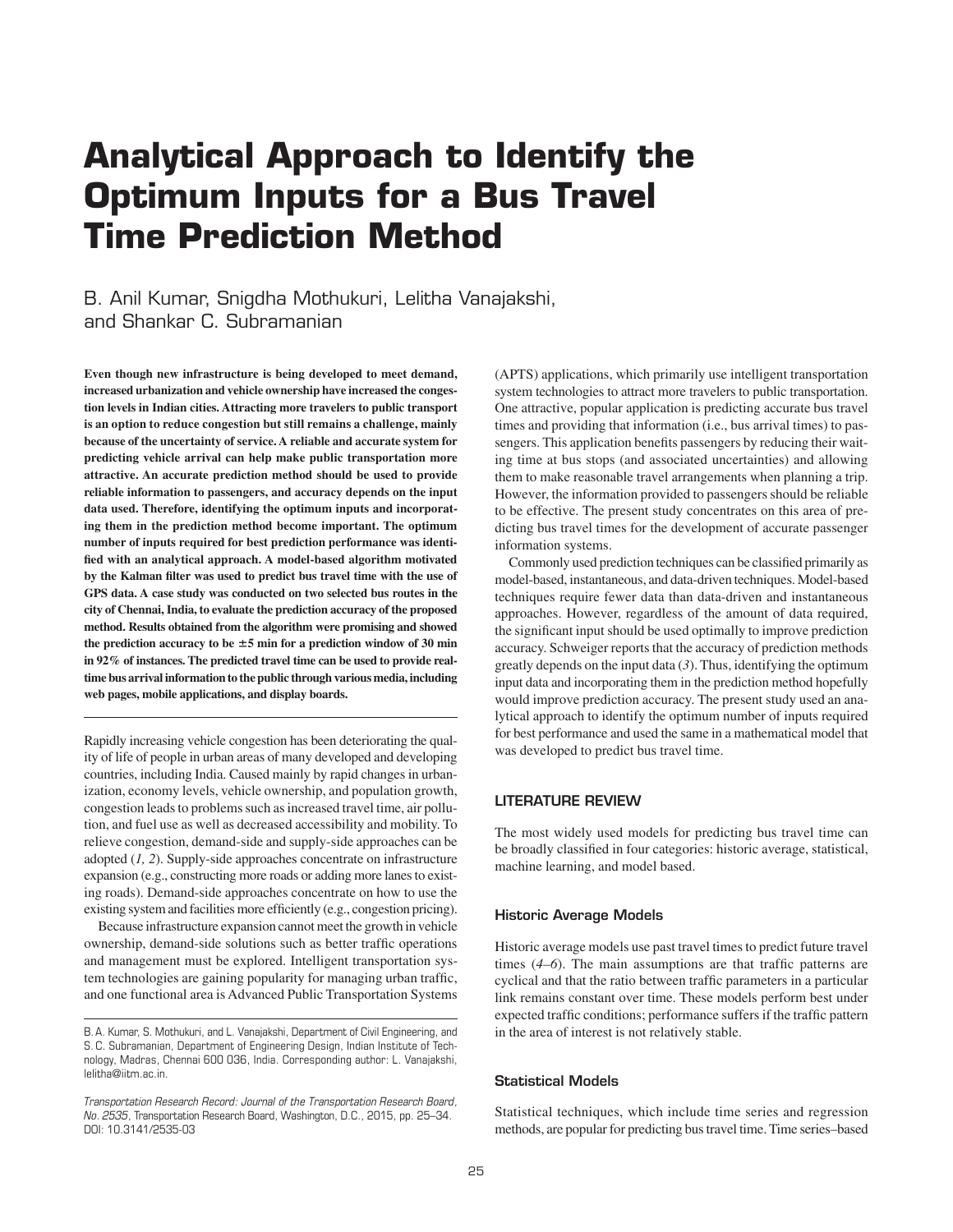prediction methods assume that the future traffic patterns will be similar to observed historical traffic patterns. Their accuracy greatly depends on the correspondence between real-time and historical traffic patterns (*6*). Variations in the relationship between real-time and historical travel time data can significantly reduce prediction accuracy. These techniques require a large amount of reliable data.

Bhandari develops stochastic time series–based autoregressive and delay-propagation methods to predict bus arrival time by using 7 months of automatic vehicle location (AVL) data (*7*). Suwardo and Kamaruddin develop an autoregressive integrated moving average method to predict bus travel time from 1 year of AVL data collected from an expressway (*8*); this technique requires a large amount of reliable data for model development. In contrast, regression models forecast parameters with mathematical functions between the variable of interest and the parameters that affect it. Abdelfattah and Khan develop linear and nonlinear regression methods by using simulated data to predict bus travel time, delays, and the influence on prediction of various factors that affect delay (*9*). Patnaik et al., who develop a regression model to predict bus travel time by considering the number of stops, dwell times, the number of boarding and alighting passengers, and weather descriptors as independent variables, discover that weather is not an important input parameter for travel time prediction (*10*). Jeong and Rilett develop five regression methods to predict bus travel time by considering schedule adherence, distance, and dwell time as independent variables (*4*). Chang et al. use nearest neighbors nonparametric regression to predict bus travel time between bus stops (*11*). Ramakrishna et al. use 25 trips of GPS data to develop a multiple linear regression method for bus travel time prediction under heterogeneous traffic conditions; their results indicate that the other models outperform regression models (*5*).

Unlike historic average models, statistical models work satisfactorily under unexpected traffic conditions. Prediction accuracy depends on identifying and applying suitable variables. Thus, the applicability of regression models is limited because variables in the transportation field are highly intercorrelated.

#### Machine Learning Models

Machine learning approaches can address complex and nonlinear relationships between predictors. Two of the popular machine learning approaches for travel time prediction are artificial neural networks (ANNs) and support vector machines (SVMs). An ANN is a massively distributed processor made up of simple processors and has a natural tendency to store experimental knowledge to make it available for later use.

Chien et al. develop an enhanced ANN method to predict bus arrival time dynamically with two ANN models (one trained with link-based data and the other trained with stop-based data), implement the method, and validate results with simulated data (*6*). Chen et al. develop an ANN method to predict travel time between two points with automatic passenger counter data (*12*). In general, ANN is useful for prediction when mathematically formulating the relationship between inputs and outputs is difficult. However, it requires a large database and can be used to predict traffic parameters without explicitly addressing the traffic process.

SVMs are supervised learning models with associated learning algorithms that can analyze data and recognize patterns in data that are used for classification and regression. Even though other machine learning approaches such as ANN have been extensively studied, few SVM applications are reported in the transportation field. Bin et al. propose an SVM method as a new neural network algorithm to predict bus travel time; they predict the arrival time from the travel time of a current segment and the latest travel time of the next segment (*13*). Chun-Hsin et al. compare the performances of support vector regression and other baseline predictors; results show that the support vector regression predictor can significantly reduce the relative mean and squared errors, but SVMs require a large amount of computation time (*14*).

## Model-Based Models

Model-based approaches develop models that can capture system dynamics by establishing mathematical relationships between appropriate variables. One major advantage of the model-based approach is that, with limited data, the model can deliver the overall traffic state in both time and space domains of a system. Many model-based studies use estimation techniques such as Kalman filtering to estimate traffic parameters (e.g., density and travel time). The Kalman filtering technique (KFT) has an elegant mathematical representation and can be used effectively to accommodate traffic fluctuations with their timedependent variables (*6*). It has been used extensively to estimate bus arrival times and is the basis for predicting future values or for improving the estimates of variables from earlier times (*11, 14–16*).

Wall and Dailey develop an algorithm to predict bus travel time by developing an algorithm that contains two components (tracking with KFT and prediction with statistical analysis); they use a combination of data obtained from AVL and a historical database (*17*). Cathey and Dailey use bus data collected on different days at the same time of day as inputs to predict bus travel time with KFT; their algorithm had three components (tracker, filter, and predictor), and they compared results from historic, regression, and ANN models (*15*). Shalaby and Farhan develop a method to predict bus travel time by using only 5 weekdays' worth of automatic passenger counter and AVL data on a specific bus route in downtown Toronto, Canada (*16*). They use the data obtained from VISSIM to validate results obtained from the prediction algorithm; the study compared the results with historic, regression, and ANN methods. Focusing mainly on comparing historical path–based and link-based travel time predictions, Chien and Kuchipudi develop a method based on Kalman filtering to predict bus travel time by using historical and real-time travel time data (*18*). Results show that for peak-hour travel time prediction, the historical path–based data performed better.

Chu et al. integrate the data obtained from loop detectors and probe vehicles to develop a method to predict bus travel time by applying the adaptive KFT (*19*). The algorithm was tested in a stretch of freeway by using the PARAMICS microscopic model. Nanthawichit et al. also integrate the data obtained from loop detectors and vehicles outfitted with GPS probes to obtain traffic parameters with KFT (*20*). This method performed better than historic, regression, and ANN methods. Son et al. develop a method that uses KFT to predict bus travel time from one bus stop to the stop line at the next signalized intersection (*21*). Yu et al. develop several methods (SVM, ANN, *k*–nearest neighbor algorithm, and linear regression) to predict bus travel time on the basis of the running time of multiple routes (*22*). Zhu et al. develop a method to predict bus travel time from bus stop delays and signalized intersection delays associated with total travel times; they consider traffic flow, signal delay, and dwell times as variables (*23*).

Most of the previous studies were carried out under homogeneous, lane-disciplined traffic conditions. In contrast, Indian traffic conditions are very different. Because traffic is heterogeneous in nature (a lack of lane discipline complicates the issue) and the growing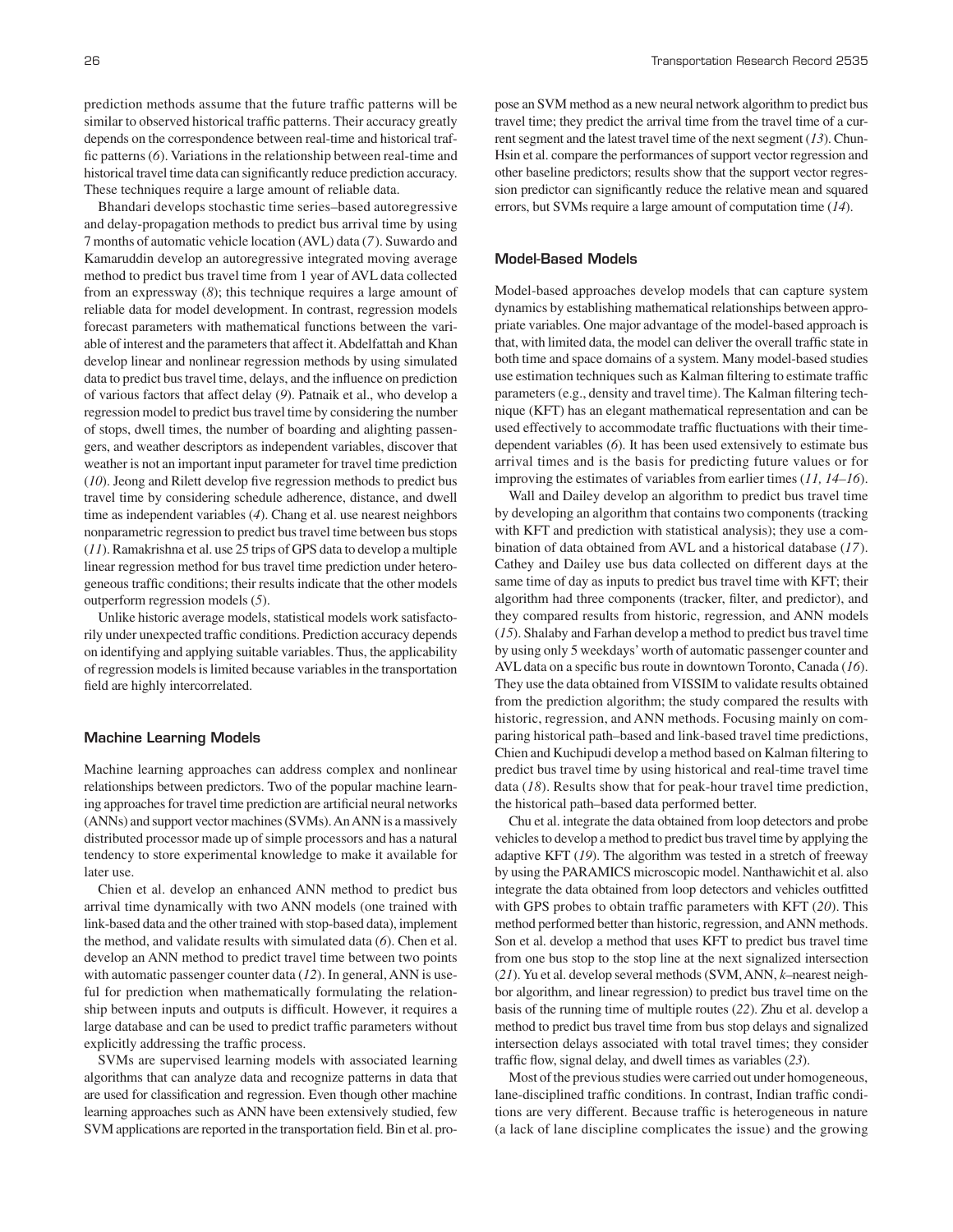number of vehicles leads to hectic traffic conditions, especially during peak hours, models for homogeneous traffic conditions may not work accurately under Indian traffic conditions. Therefore, models that can capture and study stochastic behavior must be developed. The present study is one step in this direction. In the first part of this study, the optimum number of inputs for the accurate prediction of travel time was determined. In the second part of the study, real-time travel time was predicted with the identified inputs.

#### DATA COLLECTION AND ANALYSIS

GPS devices commonly are used to collect data for real-time APTS applications. For the present study, Metropolitan Transport Commission buses in the city of Chennai, India, were fitted with GPS units to transmit real-time data. Two bus routes were selected. Route 19B connects Saidapet, a major area in the southern part of the city, with suburban Kelambakkam; it is about 30 km long, has 20 bus stops and 13 intersections, and has an average headway of 15 min. Route 5C connects two major areas—Tharamani bus depot in the southern part of the city and the Parry's Corner depot in the northern part—with nine major bus stops and 14 intersections; it is around 15 km long and has an average headway of 30 min. The two routes differ in geometric characteristics, volume levels, and land use characteristics (Figure 1). The road stretches are highly heterogeneous, with a mix of motorized vehicles (e.g., passenger cars, buses, trucks, auto rickshaws, and two-wheelers) and nonmotorized vehicles (e.g., cycles and animal-drawn carts).

GPS data, collected every 5 s from 6 a.m. to 8 p.m. over 15 days, include the GPS unit identification, a time stamp, and the latitude and longitude of the location at which the entry was made. Data were transmitted in real time via general packet radio service. The



**FIGURE 1 19B and 5C bus routes (***24***).**

collected data were stored in a sequential query language database as separate files for each day. From GPS data, the distance between two consecutive entries was calculated with the Haversine formula (*25*), which gives the great circle distance (*d*) between two points on a sphere from their latitudes and longitudes:

$$
d = 2r \arcsin\left(\sqrt{\text{haversin}(\varphi_2 - \varphi_1) + \cos \varphi_1 \cos \varphi_2 \text{haversin}(\lambda_2 - \lambda_1)}\right)
$$
\n(1)

where

 $r =$  radius of Earth (6,378.1 km);  $\varphi_1$ ,  $\varphi_2$  = latitude of Points 1 and 2, respectively; and

 $\lambda_1, \lambda_2$  = longitude of Points 1 and 2, respectively.

Thus, the processed data consist of the travel times and the corresponding distances between consecutive locations of all buses. The entire section was divided into smaller 100-m subsections, and the time taken to cover each subsection was calculated with the linear interpolation technique.

## **METHOD**

The prediction model for bus arrival time adopted in this study is based on that of Vanajakshi et al. (*26*), in which a spatially discretized evolution model was proposed to predict bus travel time with Kalman filtering (*27*). The entire route was discretized into smaller subsections, and the test vehicle travel time in the current subsection was obtained by using the travel time data of the two previous vehicles (denoted as PV1 and PV2). However, the basic assumption made in that model was that the travel time in a particular subsection is affected by the travel time only in the previous one subsection, which need not be true.

The present study theoretically analyzed the relaxation of this assumption by using many previous subsections  $(k - 1, k - 2, k - 3,$ and so forth) and identified the optimum number of previous subsections that must be considered. In this case, the system equations consider the travel time from a series of subsections before the subsection under consideration (*27*):

$$
x_{k+1} = \mathbf{a} \cdot \mathbf{x} + w \tag{2}
$$

$$
z_k = x_k + v \tag{3}
$$

where

- $x_{k+1}$  = travel time taken to cover  $(k + 1)$ th subsection,
	- $\mathbf{a}$  = vector that relates the travel time in  $(k+1)$ th subsection to travel time in previous *n* subsections [*k*th to  $k - (n-1)$ th],
- $z_k$  = measured travel time in *k*th subsection,
- **= vector that represents the travel time in corresponding** subsections, and
- $w, v =$  process disturbance and process noise, respectively, assumed to be characterized by normal distributions with zero mean their corresponding variances *Q* and *R.*

Also, for an *n*th-order model,  $\mathbf{a} = [a_k, a_{k-1}, \dots, a_{k-(n-1)}]^T$  and  $\mathbf{x} =$  $[x_k, x_{k-1}, \ldots, x_{k-(n-1)}]^T$ .

The Kalman filtering equations may be time-update or measurementupdate. Time-update equations use the model and system inputs to predict the estimate a priori; measurement-update equations use the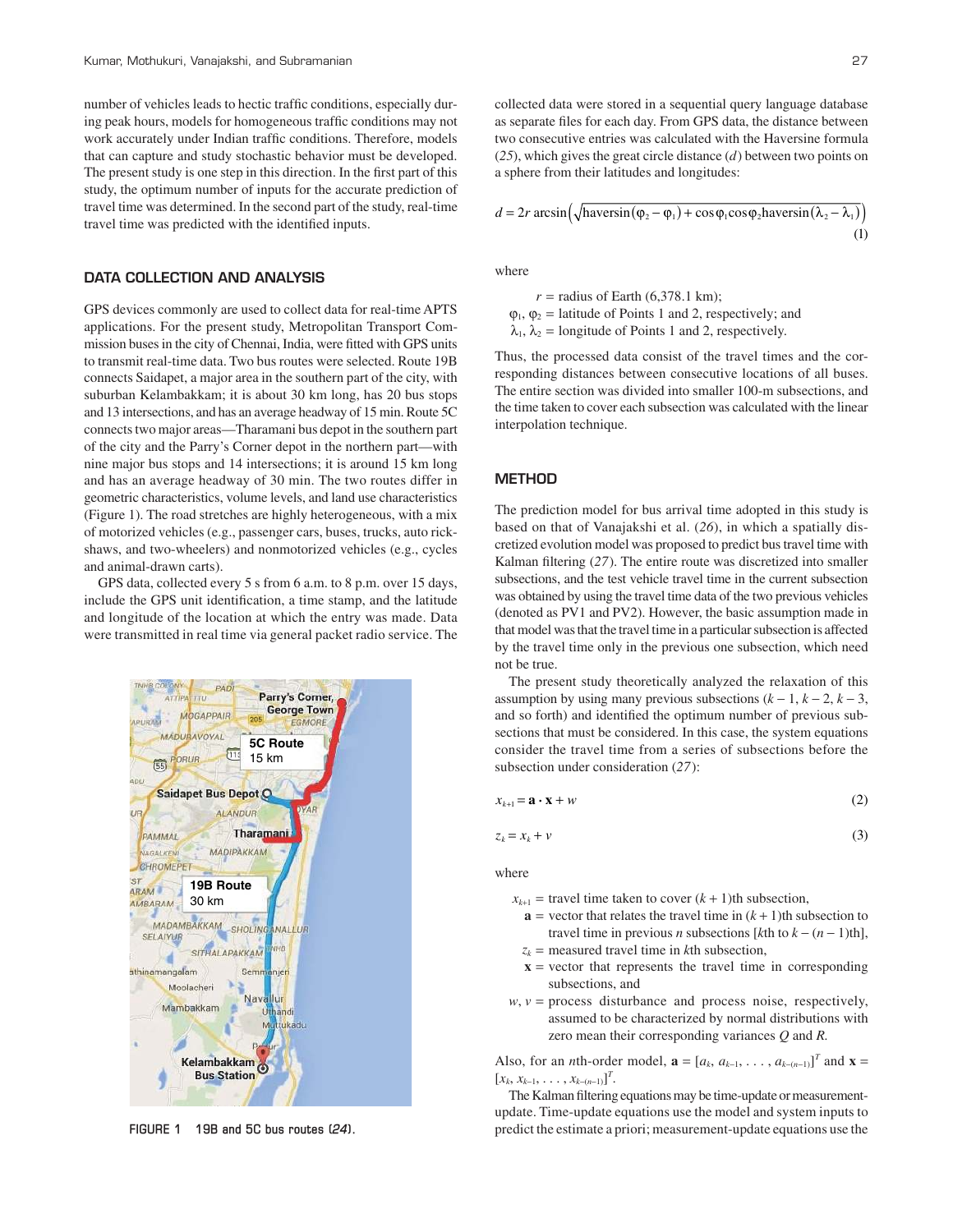output measurements to obtain the estimate a posteriori (*27*). Thus, two sets of data are required to implement the scheme presented earlier: one for the time-update equations and another for the measurement-update equations. The data obtained from the previous two buses (PV1 and PV2) were used in this study to calculate **a** for each subsection and estimate the travel time of the test vehicle a posteriori. Thus, to predict the bus travel time in the  $(k + 1)$ th subsection with the state equation, one must know the coefficient vector **a**, which varies dynamically from subsection to subsection. This estimation is discussed next.

To estimate coefficients of the state space equation (i.e., vector **a**), consider the state equation for an *n*th-order model (Equation 2) to predict the state variable in the  $(k + 1)$ th subsection. In this, the coefficient corresponding to the  $(k - m)$ th subsection can be assumed to be

$$
a_{k-m} = \frac{1}{n} \frac{x_{k+1}^{\text{PV1}}}{x_{k-m}^{\text{PV1}}} \qquad 0 \le m \le (n-1)
$$
 (4)

where

- $a_{k-m}$  = parameter that relates travel time in the  $(k m)$ th subsection to travel time in the  $(k+1)$ th subsection,  $n =$  order of the model,
- $x_{k+1}^{\text{PV1}}$  and  $x_{k-m}^{\text{PV1}}$  = subsection travel times obtained from PV1, and  $m =$  number of previous subsections considered.

The concept of this relationship is explained later with a secondorder linear model (i.e., the travel time in a particular subsection was assumed to depend on the travel times in the previous two subsections). Therefore, if  $n = 2$  in Equation 2, then

$$
x_{k+1} = \begin{bmatrix} a_k \\ a_{k-1} \end{bmatrix} \cdot \begin{bmatrix} x_k \\ x_{k-1} \end{bmatrix} \tag{5}
$$

 $x_{k+1} = a_k x_k + a_{k-1} x_{k-1}$ 

This expression can be interpreted as a line in three-dimensional space passing through the origin and an arbitrary point  $(x_{k+1}, x_k, x_{k-1})$ . A line passing through a known point in space  $(x_0, y_0, z_0)$  and parallel to the vector with components (*a*, *b*, *c*) can be represented as the following:

$$
\frac{x - x_0}{a} = \frac{y - y_0}{b} = \frac{z - z_0}{c}
$$
 (6)

If the components  $(a, b, c)$  correspond to a unit vector parallel to the line joining  $(0, 0, 0)$  and  $(x_0, y_0, z_0)$ , then

$$
a = \frac{x_0}{\sqrt{x_0^2 + y_0^2 + z_0^2}}
$$

$$
b = \frac{y_0}{\sqrt{x_0^2 + y_0^2 + z_0^2}}
$$

$$
c = \frac{z_0}{\sqrt{x_0^2 + y_0^2 + z_0^2}}
$$

Simplifying the earlier equation gives

$$
x = \left[\frac{a}{b} * (y - y_0) + x_0\right] = \frac{x_0}{y_0} * y \tag{7}
$$

$$
x = \left[\frac{a}{c} * (z - z_0) + x_0\right] = \frac{x_0}{z_0} * z
$$
 (8)

Because the point  $(x_0, y_0, z_0)$  is from the most recently available historical data here, the known point  $(x_0, y_0, z_0)$  can be written as  $(x_{k+1}^{\text{PV1}}, x_k^{\text{PV1}}, x_{k-1}^{\text{PV1}})$ . Therefore, the equations become

$$
x_{k+1} = \frac{x_{k+1}^{\text{PV1}}}{x_k^{\text{PV1}}} * x_k \tag{9}
$$

$$
x_{k+1} = \frac{x_{k+1}^{\text{PV1}}}{x_{k-1}^{\text{PV1}}} * x_{k-1}
$$
 (10)

Adding Equations 9 and 10 gives the following:

$$
x_{k+1} = \frac{1}{2} \left[ \frac{x_{k+1}^{\text{PV1}}}{x_k^{\text{PV1}}} * x_k + \frac{x_{k+1}^{\text{PV1}}}{x_{k-1}^{\text{PV1}}} * x_{k-1} \right] \tag{11}
$$

which can be further simplified as

$$
x_{k+1} = \left(\frac{1}{2} * \frac{x_{k+1}^{\text{PV1}}}{x_k^{\text{PV1}}}\right) * x_k + \left(\frac{1}{2} * \frac{x_{k+1}^{\text{PV1}}}{x_{k-1}^{\text{PV1}}}\right) * x_{k-1}
$$
(12)

A comparison of Equations 5 and 12 yields

$$
a_k = \frac{1}{2} * \frac{x_{k+1}^{\text{PV1}}}{x_k^{\text{PV1}}} \quad \text{and} \quad a_{k-1} = \frac{1}{2} * \frac{x_{k+1}^{\text{PV1}}}{x_{k-1}^{\text{PV1}}} \tag{13}
$$

when the order of the equation is  $2 (n = 2)$ . Clearly, this relationship also is true for a first-order model. That is,

$$
\mathbf{X}_{k+1} = \frac{\mathbf{X}_{k+1}^{\mathrm{PV1}}}{\mathbf{X}_{k}^{\mathrm{PV1}}} * \mathbf{X}_{k}
$$

therefore

$$
x_{k+1} = \left[\frac{x_{k+1}^{\text{PV1}}}{x_k^{\text{PV1}}}\right] \cdot \left[x_k\right] \qquad \text{for } n = 1 \tag{14}
$$

If this relationship is assumed to be true for some order *j* (i.e., for  $n = j$ , then

$$
x_{k+1} = \frac{x_{k+1}^{\text{PV1}}}{x_{k-m}^{\text{PV1}}} * x_{k-m} \qquad \text{for } 0 \le m \le j-1 \tag{15}
$$

Therefore,

$$
x_{k+1} = \begin{bmatrix} \frac{1}{j} * \frac{x_{k+1}^{PV1}}{x_k^{PV1}} \\ \frac{1}{j} * \frac{x_{k+1}^{PV1}}{x_{k-1}^{PV1}} \\ \cdots \\ \frac{1}{j} * \frac{x_{k+1}^{PV1}}{x_{k-(j-1)}^{PV1}} \end{bmatrix} \cdot \begin{bmatrix} x_k \\ x_{k-1} \\ \cdots \\ x_{k-(j-1)} \end{bmatrix} \quad \text{for } n = j \tag{16}
$$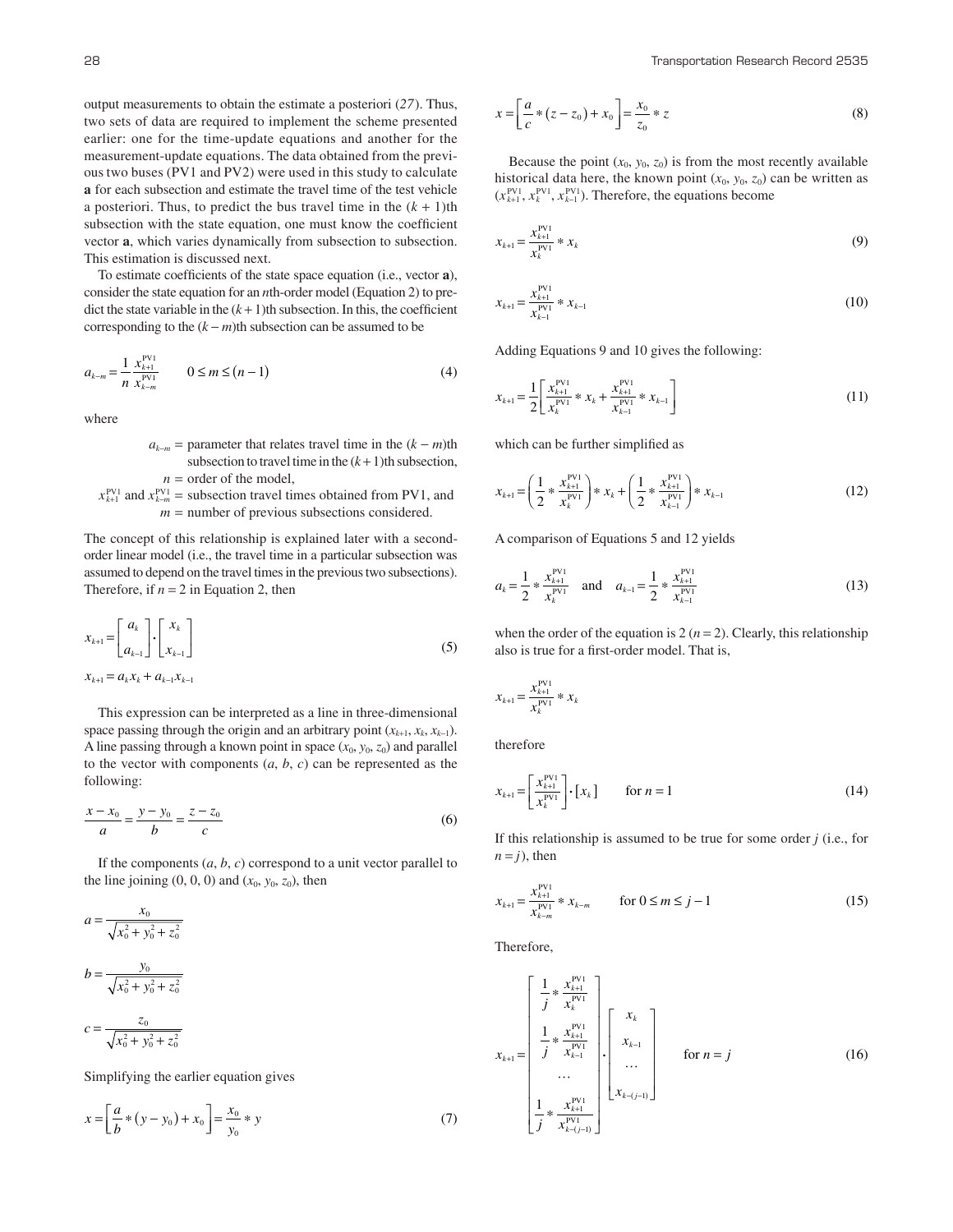When the same *j*th-order model is applied to estimate  $x_k$  [i.e., *k* is replaced with  $(k - 1)$ ] in Equation 16,

$$
x_{k} = \begin{bmatrix} \frac{1}{j} * \frac{x_{k}^{\text{PV1}}}{x_{k-1}^{\text{PV1}}} \\ \frac{1}{j} * \frac{x_{k}^{\text{PV1}}}{x_{k-2}^{\text{PV1}}} \\ \cdots \\ \frac{1}{j} * \frac{x_{k}^{\text{PV1}}}{x_{k-j}^{\text{PV1}}} \end{bmatrix} \begin{bmatrix} x_{k-1} \\ x_{k-2} \\ \cdots \\ x_{k-j} \end{bmatrix}
$$
(17)

This expression can be modified as

$$
\frac{x_{k+1}^{\text{PVI}}}{\frac{x_{k}^{\text{PVI}}}{\frac{x_{k+1}^{\text{PVI}}}{\frac{x_{k+1}^{\text{PVI}}}{\frac{x_{k+1}^{\text{PVI}}}{\frac{x_{k+1}^{\text{PVI}}}{\frac{x_{k+1}^{\text{PVI}}}{\frac{x_{k+1}^{\text{PVI}}}{\frac{x_{k+1}^{\text{PVI}}}{\frac{x_{k+1}^{\text{PVI}}}{\frac{x_{k+1}^{\text{PVI}}}{\frac{x_{k+1}^{\text{PVI}}}{\frac{x_{k+1}^{\text{PVI}}}{\frac{x_{k+1}^{\text{PVI}}}{\frac{x_{k+1}^{\text{PVI}}}{\frac{x_{k+1}^{\text{PVI}}}{\frac{x_{k+1}^{\text{PVI}}}{\frac{x_{k+1}^{\text{PVI}}}{\frac{x_{k+1}^{\text{PVI}}}{\frac{x_{k+1}^{\text{PVI}}}{\frac{x_{k+1}^{\text{PVI}}}{\frac{x_{k+1}^{\text{PVI}}}{\frac{x_{k+1}^{\text{PVI}}}{\frac{x_{k+1}^{\text{PVI}}}{\frac{x_{k+1}^{\text{PVI}}}{\frac{x_{k+1}^{\text{PVI}}}{\frac{x_{k+1}^{\text{PVI}}}{\frac{x_{k+1}^{\text{PVI}}}{\frac{x_{k+1}^{\text{PVI}}}{\frac{x_{k+1}^{\text{PVI}}}{\frac{x_{k+1}^{\text{PVI}}}{\frac{x_{k+1}^{\text{PVI}}}{\frac{x_{k+1}^{\text{PVI}}}{\frac{x_{k+1}^{\text{PVI}}}{\frac{x_{k+1}^{\text{PVI}}}{\frac{x_{k+1}^{\text{PVI}}}{\frac{x_{k+1}^{\text{PVI}}}{\frac{x_{k+1}^{\text{PVI}}}{\frac{x_{k+1}^{\text{PVI}}}{\frac{x_{k+1}^{\text{PVI}}}{\frac{x_{k+1}^{\text{PVI}}}{\frac{x_{k+1}^{\text{PVI}}}{\frac{x_{k+1}^{\text{PVI}}}{\frac{x_{k+1}^{\text{PVI}}}{\frac{x_{k+1}^{\text{PVI}}}{\frac{x_{k+1}^{\text{PVI}}}{\frac{x_{k+1}^{\text{PVI}}}{\frac{x_{k+1}^{\
$$

and, further modified with Equation 16 as

$$
\frac{x_{k+1}^{\text{PV1}}}{x_k^{\text{PV1}}} * x_k = x_{k+1} - \frac{1}{j} * \frac{x_{k+1}^{\text{PV1}}}{x_k^{\text{PV1}}} * x_k + \frac{1}{j} * \frac{x_{k+1}^{\text{PV1}}}{x_{k-j}^{\text{PV1}}} * x_{k-j}
$$

Further simplification gives

$$
x_{k+1} = \frac{x_{k+1}^{\text{PV1}}}{x_{k-j}^{\text{PV1}}} * x_{k-j}
$$

Therefore, the relationship also is true for order  $j + 1$  ( $n = j + 1$ ):

$$
x_{k+1} = \frac{x_{k+1}^{\text{PV1}}}{x_{k-m}^{\text{PV1}}} * x_{k-m} \qquad \text{for } 0 \le m \le j \tag{19}
$$

Therefore, the state equation for the  $(j + 1)$ th-order model becomes

$$
x_{k+1} = \begin{bmatrix} \left( \frac{1}{j+1} * \frac{x_{k+1}^{PV1}}{x_k^{PV1}} \right) \\ \left( \frac{1}{j+1} * \frac{x_{k+1}^{PV1}}{x_{k-1}^{PV1}} \right) \\ \cdots \\ \left( \frac{1}{j+1} * \frac{x_{k+1}^{PV1}}{x_{k-j}^{PV1}} \right) \end{bmatrix} \begin{bmatrix} x_k \\ x_{k-1} \\ \cdots \\ x_{k-j} \end{bmatrix} \quad \text{for } n = j+1 \tag{20}
$$

Thus, by mathematical induction, this relationship also is true for any order *n*:

$$
x_{k+1} = \begin{bmatrix} \left(\frac{1}{n} * \frac{x_{k+1}^{\text{PV1}}}{x_k^{\text{PV1}}}\right) \\ \left(\frac{1}{n} * \frac{x_{k+1}^{\text{PV1}}}{x_{k-1}^{\text{PV1}}}\right) \\ \cdots \\ \left(\frac{1}{n} * \frac{x_{k+1}^{\text{PV1}}}{x_{k-(n-1)}^{\text{PV1}}}\right) \end{bmatrix} \cdot \begin{bmatrix} x_k \\ x_{k-1} \\ \cdots \\ x_{k-(n-1)} \end{bmatrix} \qquad (21)
$$

After the coefficients are calculated, the a priori values and then the a posteriori values can be estimated. Consider a study route with a total of *N* subsections. To identify the optimum number of subsections required as input to predict the travel time for the next subsection, a thorough analysis was carried out by establishing a relationship between travel time of the subsection of interest and the previous many subsections  $(G = 1, 2, 3, \ldots, (N-1))$ , as shown in Equation 2 with a *G*th-order model. The proposed algorithm was implemented by building a relationship between the travel times of the next subsections and the previous many subsections by increasing the number of previous number of subsections (*G*) one at a time until the prediction accuracy of that particular subsection and trip reaches an optimum value. The steps of the algorithm are listed in Figure 2.

## **RESULTS**

Results obtained by implementing the earlier algorithm were compared with measured travel time data. The entire section was divided into *N* subsections of equal length (100 m). However, the data indicate a minimum distance of at least 500 m between consecutive bus stops. Therefore, the final comparison was made for travel times with 500-m subsections by adding the predicted travel times from the corresponding values for 100-m travel times.

The prediction was carried out over a 2-week period. Prediction accuracy was quantified as mean absolute percentage error (MAPE) and mean absolute error (MAE), mainly because the final impact was to be evaluated at selected bus stops (which are at varying distances). Thus, measures such as MAPE and MAE that can normalize the effect of such variations were preferred to evaluate the performance of the prediction method for uniform subsections (100 m long). MAPE and MAE can be calculated as

$$
MAPE = \frac{\sum_{i=1}^{N} \frac{X_s - X_{TVM}}{X_{TVM}}}{N}
$$
 (22)

$$
MAE = \frac{\sum_{i=1}^{N} X_s - X_{TVM}}{N}
$$
 (23)

where

- $X<sub>s</sub>$  = predicted travel time obtained from the prediction algorithm to cover a given subsection,
- $X<sub>TVM</sub>$  = corresponding travel time measured from the field, and  $N =$  number of subsections under consideration.

Figure 3 shows the variation in MAPE by considering various numbers of previous subsections  $(G = 1, 2, 3, \ldots, (N - 1))$  to predict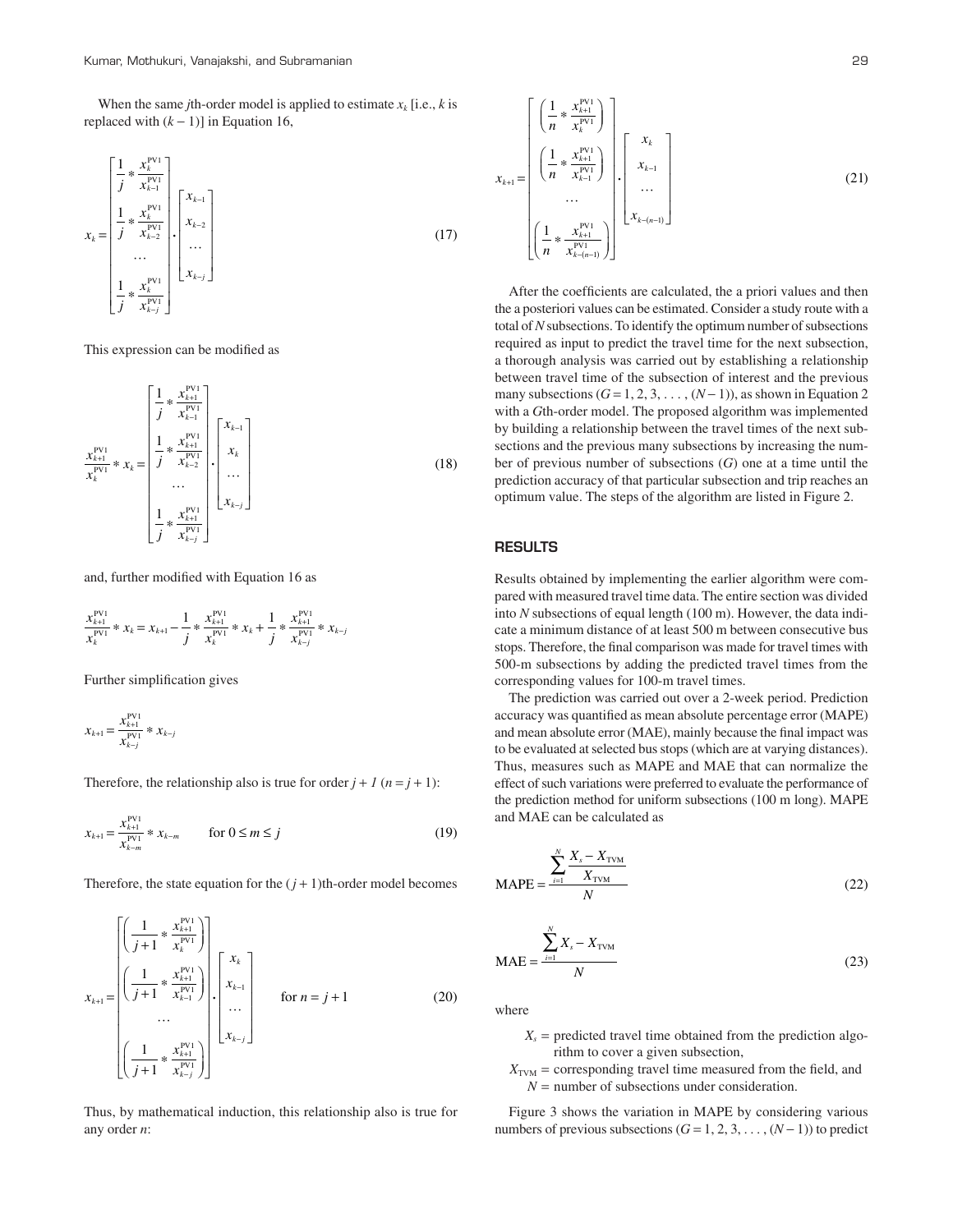

FIGURE 2 Flowchart representing the proposed method  $(E =$  expected travel time; TV = test vehicle;  $\hat{x}$  = travel time;  $K$  = Kalman gain;  $P$  = error variance;  $z$  = latest available measurement from the field;  $-$  and  $+$  in superscript  $=$  a priori and a posteriori estimates, respectively).

the next subsection travel time for a sample test period of 1 week for Routes 19B and 5C. Results indicate that MAPE decreases with increases in the number of previous subsections. However, the error reduction was marginal after two subsections, and the error increased in a few cases, too. Therefore, the optimum number of previous subsections was determined to be two, and this number  $(G = 2)$  was used for further analysis. Figure 4 compares a sample of predicted and measured travel times over 500-m subsections with the corresponding MAPE values for sample trips on the two study routes. Predicted values closely match the measured data.

Figure 5 shows the error reduction for peak and off-peak trips while considering two subsections instead of one. Results show reduced error in most subsections because of the use of data from two previous subsections instead of one. Errors are reduced up to 8% for off-peak trips (Figure 5*a*) and up to 5% for peak trips (Figure 5*b*) when data from the two previous subsections are used as inputs instead of from only one previous subsection.

Because the main interest of the present study was to predict bus travel time and provide the arrival information of the same bus to the next bus stops, a performance was evaluated by comparing the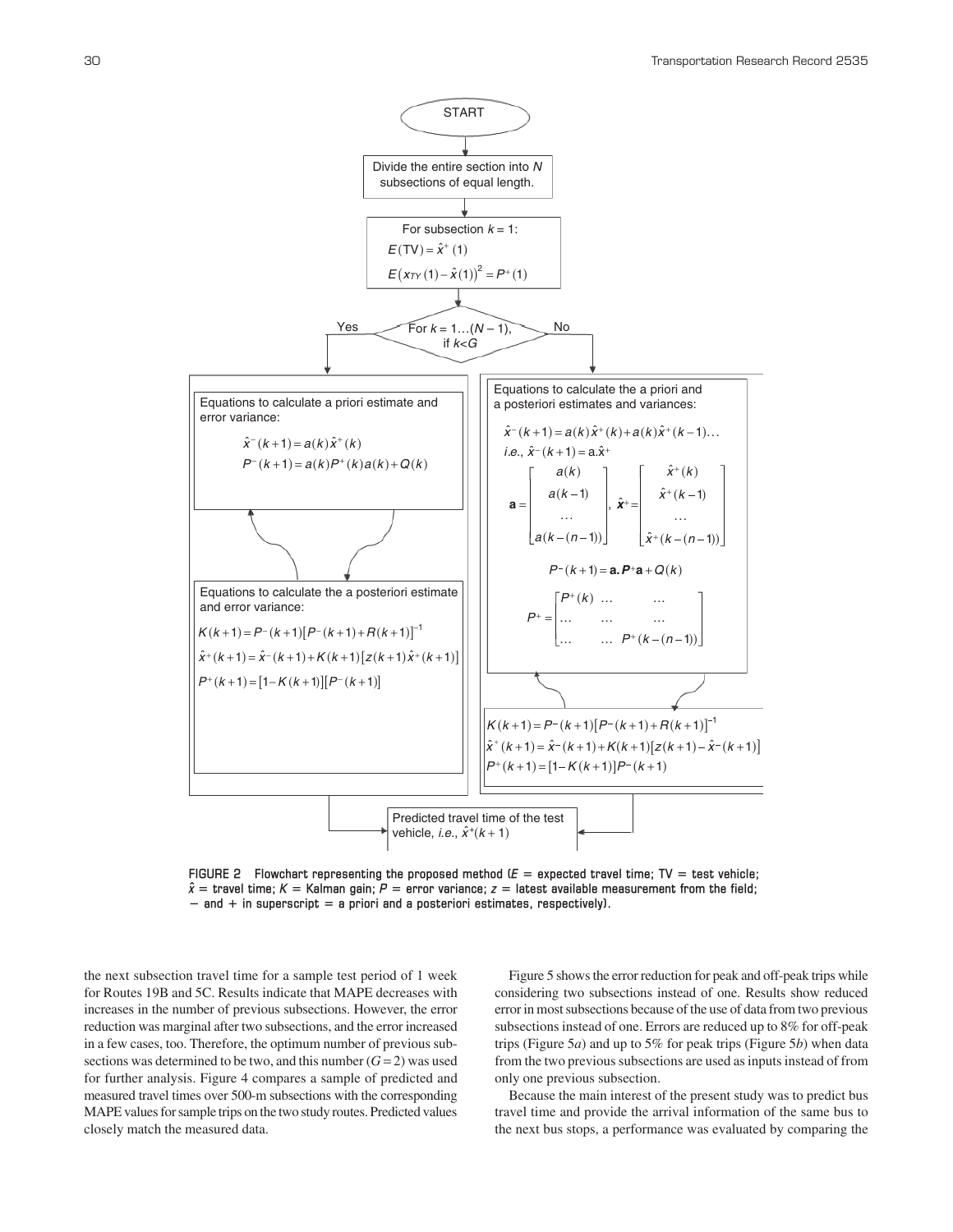

**FIGURE 3** MAPE values for all trips with various combinations of *G* on (*a*) Route 19B and (*b*) Route 5C.



**(b)**

**FIGURE 4 Actual and predicted travel times for sample trips over 500-m subsections on (***a***) Route 19B**   $(MAPE = 13.38)$  and  $(b)$  Route 5C (MAPE = 17.33).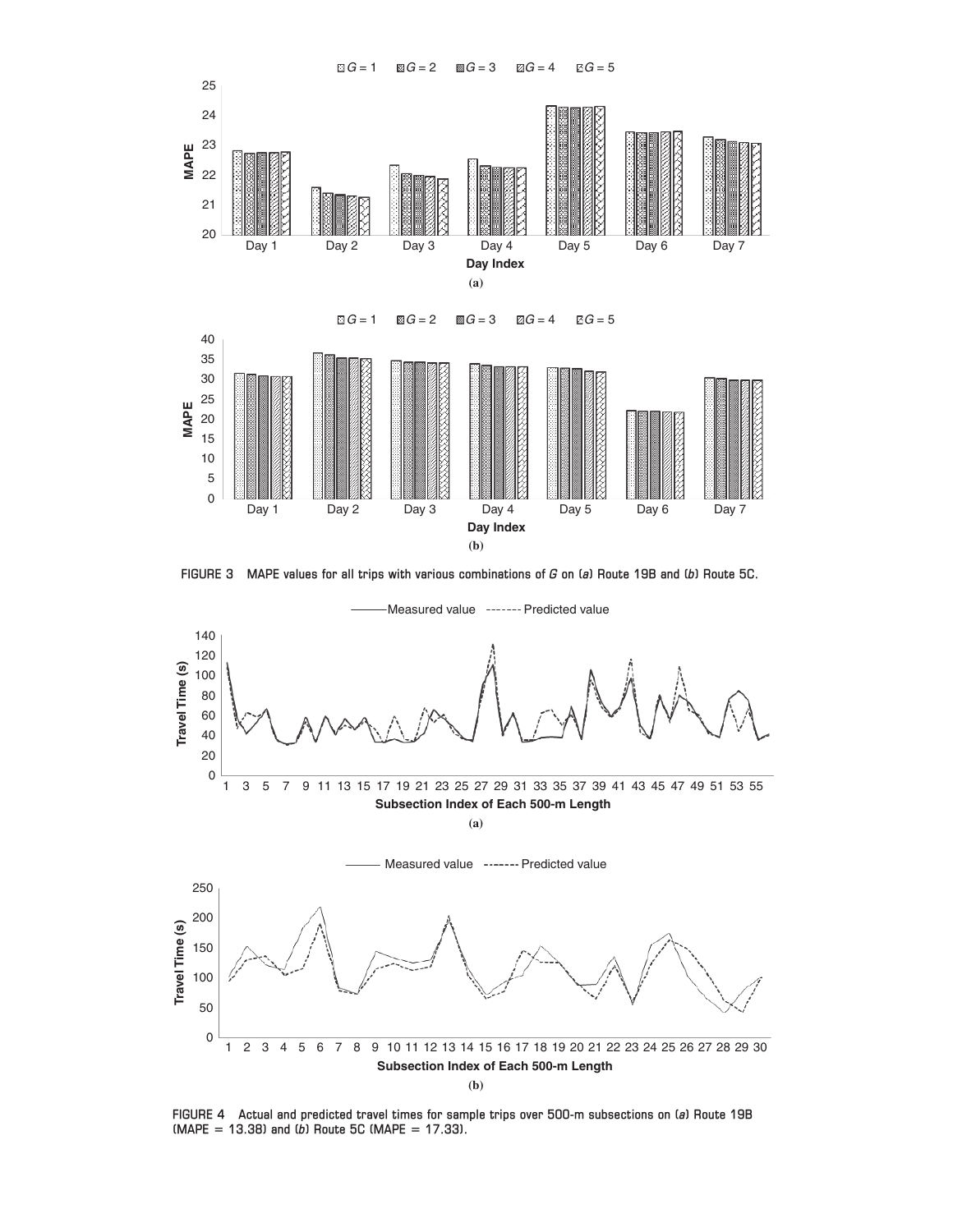

**FIGURE 5 Error reduction by considering previous two subsections rather than previous one subsection for (***a***) off-peak trips and (***b***) peak trips.**

deviation of the predicted arrival time and the observed arrival time of the bus at all bus stops during a 14-day test period on the selected study route. Data from the literature indicate that, for a bus with a 1.5-h journey, 5 min is an acceptable level of prediction accuracy (*7*). According to Warman, passengers will tolerate up to ±5 min if 88% of the predicted times are less than ±5 min (*28*). The TriMet Transit Tracker System reports that passengers tolerate a waiting time of 2 to 4.5 min at bus stops (*29*). Therefore, an accuracy of ±5 min is considered the acceptable error limit in this study. Figure 6 shows the frequency (as a percentage) of times when the deviation was less than  $\pm 1$  min, less than  $\pm 2$  min, less than  $\pm 3$  min, less than  $\pm 4$  min, and less

than ±5 min for two selected bus stops on Route 19B (Karapakkam and Saidapet) by using the proposed approach. Results indicate that prediction error was ±5 min in 92% of the cases.

Another important question was how far in advance a prediction could be made to inform passengers waiting at bus stops about bus arrival times. Results are presented in Figure 7 as MAPE and MAE at prediction horizons from 2 to 30 min. Table 1 shows the percentages of times the deviation was less than ±5 min for selected bus stops when the prediction was made 30 min ahead. Results indicate that predictions were within  $\pm$ 5 min for 92% of instances at the Saidapet bus stop, which is the farthest from the route origin. Also, errors are



**FIGURE 6 Results of predicted arrival time deviation at selected bus stops.**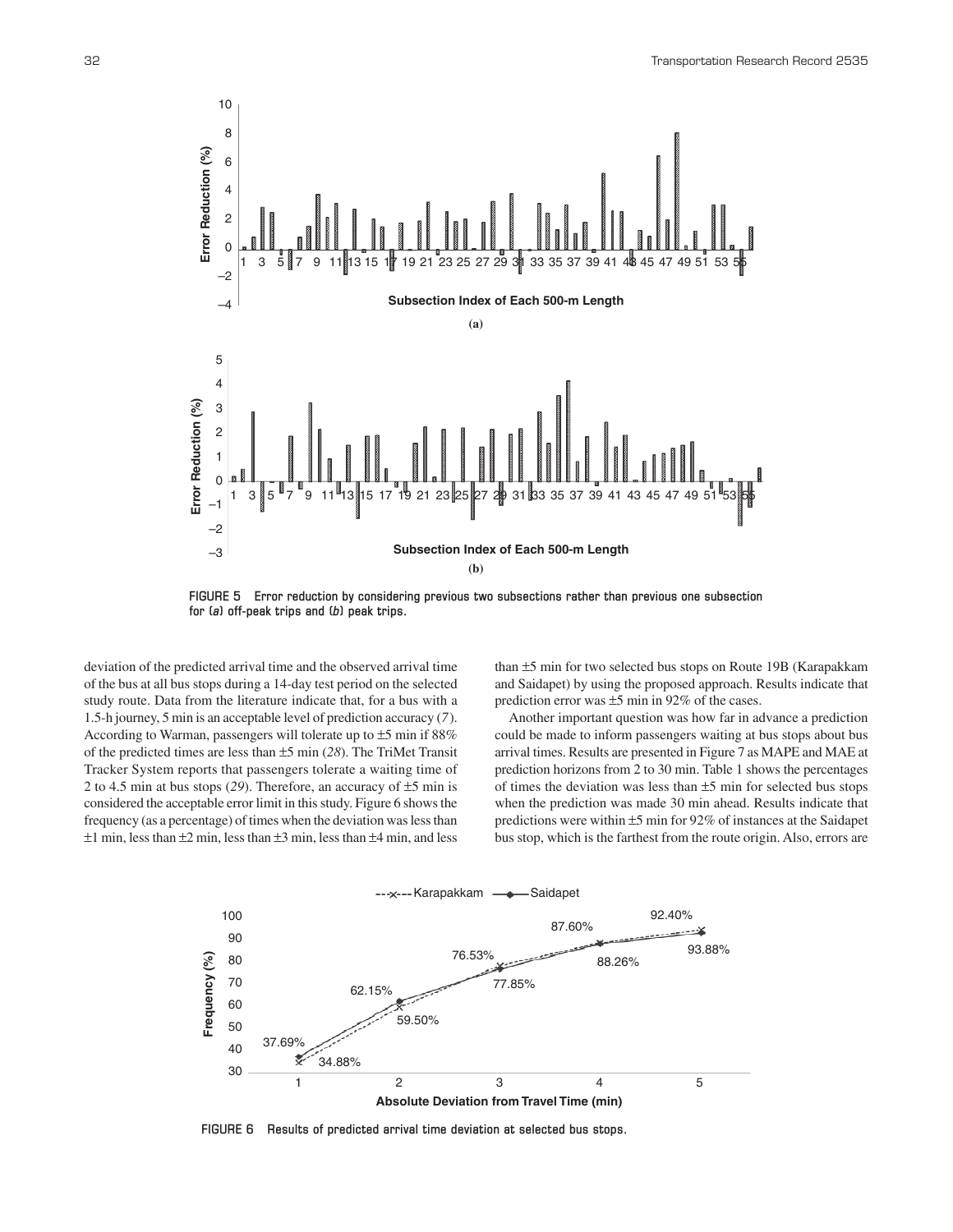

**FIGURE 7 Average prediction accuracy as MAPE and MAE for varying prediction horizon.**

| <b>Bus Stop</b><br>Number | Bus Stop Name               | Cumulative Distance<br>from Initial Bus Stop<br>(km) | Percentage Within<br>$\pm$ 5-min Deviation | <b>MAPE</b> | MAE(s) |
|---------------------------|-----------------------------|------------------------------------------------------|--------------------------------------------|-------------|--------|
| 1                         | Semmancheri                 | 11.03                                                | 97.36                                      | 24.88       | 140    |
| 2                         | Shozhinganallur             | 13.74                                                | 95.37                                      | 26.54       | 152    |
| 3                         | Karapakkam                  | 15.55                                                | 93.88                                      | 26.65       | 159    |
| $\overline{4}$            | Thoraipakkam                | 18.81                                                | 94.38                                      | 26.08       | 167    |
| 5                         | Lattice Bridge              | 23.45                                                | 93.55                                      | 26.84       | 166    |
| 6                         | Women's Polytechnic College | 24.80                                                | 94.05                                      | 26.20       | 166    |
| 7                         | Madhya Kailash              | 25.82                                                | 93.22                                      | 27.25       | 177    |
| 8                         | Saidapet                    | 29.94                                                | 92.40                                      | 26.66       | 170    |

**TABLE 1 Performance of Predictions 30-Min Ahead for Selected Bus Stops**

still within 25% MAPE and ±5 min MAE, respectively, indicating acceptable performance for a prediction horizon up to 30 min.

## SUMMARY AND CONCLUSIONS

The main aim of APTS is to attract passengers to public transportation and, in turn, reduce congestion on urban roads. One way to make public transportation more attractive is to provide accurate information about bus arrival times. Prediction accuracy depends mainly on optimal inputs and a suitable prediction method. This study developed a method for predicting travel time after identifying the optimal inputs. A KFT-motivated algorithm was used to predict bus travel time by using GPS-based data from public transport buses in Chennai, India. Results show that the error reduction was marginal when more than the previous two subsections were considered. Also, the error reduction when previous two subsections were considered was minimal compared with the case considering only one previous subsection. Therefore, for field implementation, the previous one subsection travel time may be used to reduce computational effort.

The present study used travel time data from the previous two buses alone to predict the travel time of the next bus, without considering historical and current time data. Thus, current traffic conditions, as well as repeating patterns in travel time (e.g., peak and off-peak traffic), may not be captured in the prediction process. The proposed method may be further improved by explicitly incorporating section-

specific characteristics (e.g., bus stops and signals) and by automating prediction results.

The results obtained from the algorithm seem promising and can be used to implement an APTS application. The predicted travel time obtained from the proposed algorithm can be expressed as time remaining or actual clock time and can be displayed at bus stops, on buses, through web portals, or in SMS text messages.

## ACKNOWLEDGMENT

The authors acknowledge support for this study as a part of the Centre of Excellence in Urban Transport project funded by the Ministry of Urban Development, Government of India.

#### **REFERENCES**

- 1. Houghton, J., J. Reiners, and C. Lim. *Intelligent Transport System: How Cities Can Improve Mobility.* IBM Institute for Business Value, Armonk, N.Y., 2009. ftp://ftp.software.ibm.com/common/ssi/pm/xb/n /gbe03232usen/GBE03232USEN.pdf. Accessed May 1, 2013.
- 2. Dewan, K. K., and I. Ahmad. Carpooling: A Step to Reduce Congestion (A Case Study of Delhi). *Engineering Letters,* Vol. 14, No. 1, 2007. http://www.engineeringletters.com/issues\_v14/issue\_1/EL\_14\_1\_12.pdf. Accessed May 1, 2014.
- 3. Schweiger, C. L. *TCRP Synthesis 48: Real-Time Bus Arrival Information Systems.* Transportation Research Board of the National Academies, Washington, D.C., 2003.